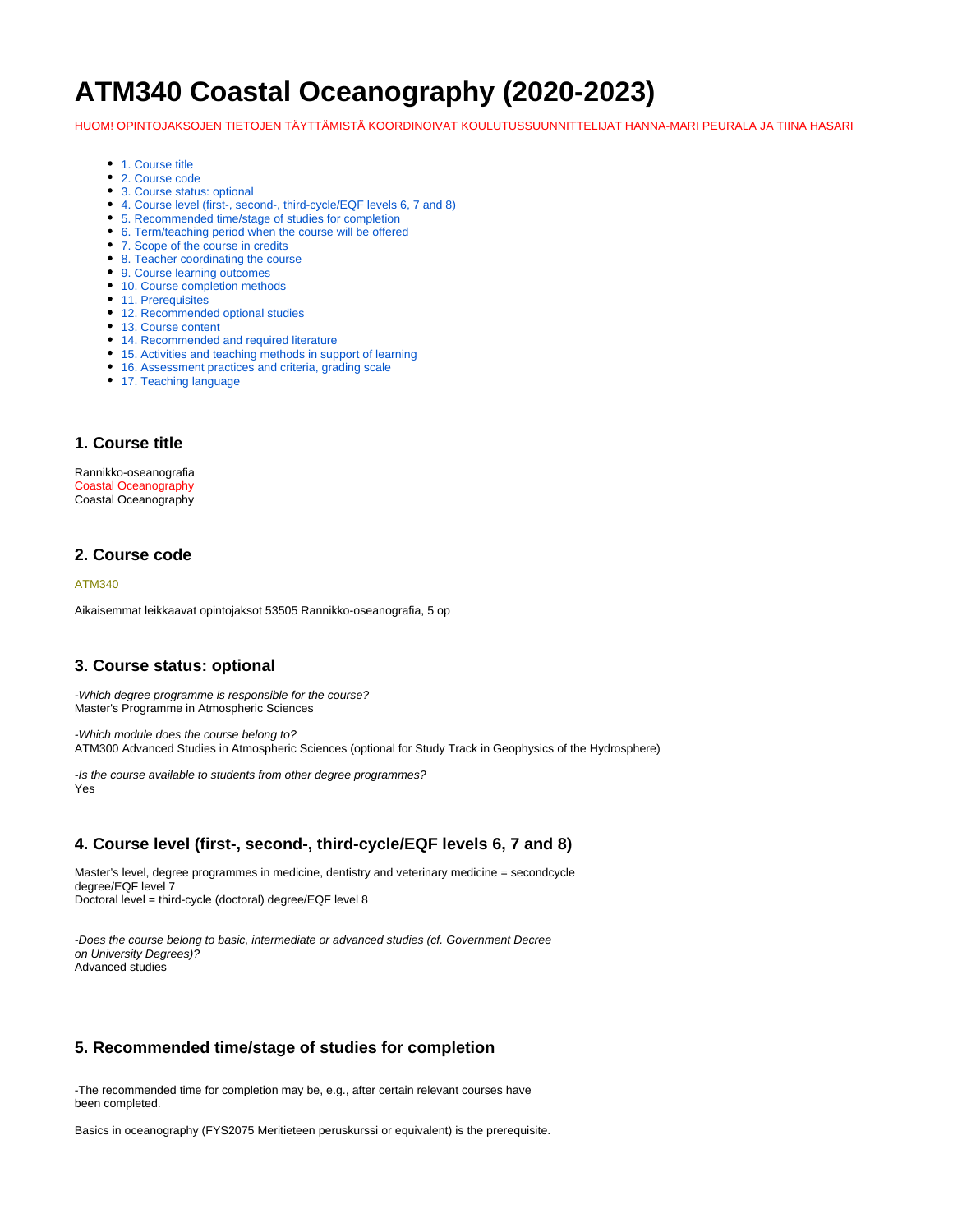## **6. Term/teaching period when the course will be offered**

-The course may be offered in the autumn or spring term or both. Spring term. -If the course is not offered every year, this must be indicated here. Every 2nd year (even years). -Specification of the teaching period when the course will be offered. III

The course is offered in spring term every 2nd year in period III.

## <span id="page-1-0"></span>**7. Scope of the course in credits**

5 cr

## <span id="page-1-1"></span>**8. Teacher coordinating the course**

#### <span id="page-1-2"></span>**9. Course learning outcomes**

-Description of the learning outcomes provided to students by the course - See the competence map ([https://flamma.helsinki.fi/content/res/pri/HY350274\)](https://flamma.helsinki.fi/content/res/pri/HY350274).

The course helps to build a clear understanding of shelf sea physical processes. After completing the course the students can

- 1. Explain the general characteristics of shallow seas, their similarities and differences.
- 2. Resolve mathematically physical problems related to shallow oceans.
- 3. Describe how shallow seas interact with deep waters, land and atmosphere.
- 4. Address questions such as: how important are the shelf processes to ecosystems and society; what is the future of the coastal regions?

## <span id="page-1-3"></span>**10. Course completion methods**

-Will the course be offered in the form of contact teaching, or can it be taken as a distance learning course? -Description of attendance requirements (e.g., X% attendance during the entire course or during parts of it) -Methods of completion

### <span id="page-1-4"></span>**11. Prerequisites**

-Description of the courses or modules that must be completed before taking this course or what other prior learning is required

BSc in natural sciences

FYS2075 Basics in Oceanography

## <span id="page-1-5"></span>**12. Recommended optional studies**

-What other courses are recommended to be taken in addition to this course? -Which other courses support the further development of the competence provided by this course?

#### <span id="page-1-6"></span>**13. Course content**

- 1. General characteristics of shelf and coastal seas
- 2. Physical forcing in the shelf seas and the coastal zone
- 3. Response to forcing, upwelling
- 4. Waves, mixing and tidal processes
- 5. Interaction between shelf seas, deep ocean and land, estuaries
- 6. Shallow seas modelling and forecasting
- <span id="page-1-7"></span>7. Future of shelf seas and coastal zone